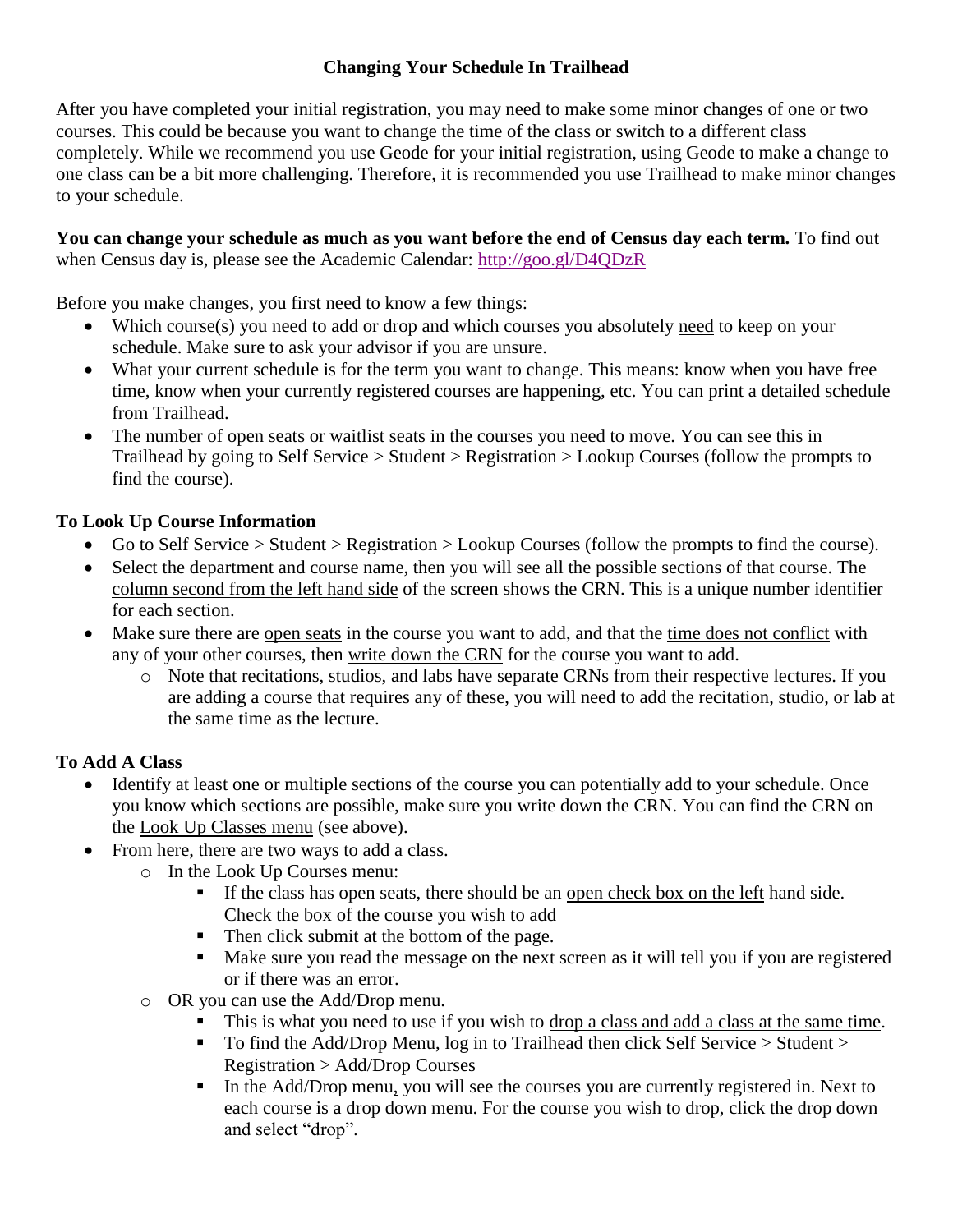- Double check you are dropping the correct class! Once you drop a class you cannot undo this, you can only go back and re-register for the same class if there is still an open seat.
- Below this section you should see "Add Classes Worksheet" with a number of open boxes under "CRNs". Type in the CRN of the course you wish to add in the first box.
- Click Submit Changes
	- By clicking submit, Trailhead will drop the course you selected and add the course you selected at the same time.
	- Make sure you look at the next screen and read the message next to the class. It will tell you if you successfully registered or if there was an error.
- Go to the detailed schedule page in Trailhead and double check your schedule is correct.
	- Self Service > Student > Registration > Student Detail Schedule

# **To Drop A Class**

If you only need to drop a class, simply go to the Add/Drop menu.

- To find the Add/Drop Menu, log in to Trailhead then click Self Service > Student > Registration > Add/Drop Courses
- In the Add/Drop menu, you will see the courses you are currently registered in. Next to each course is a drop down menu. For the course you wish to drop, click the drop down and select "drop".
	- o Double check you are dropping the correct class! Once you drop a class you cannot undo this, you can only go back and re-register for the same class if there is still an open seat.
- Click Submit Changes.
- Go to the detailed schedule page in Trailhead and double check your schedule is correct.

# **Other Important Information**

- You cannot register for two sections of the same class. Therefore, if you are trying to switch from one section to another, it is best if you drop the section you don't want first. Then, add the section you prefer. Or Add/Drop at the same time using the Add/Drop menu.
- It is never a good idea to waitlist yourself for a class that you must have. If there are any open seats in any section, even if the time is not ideal, register for it. You can then switch to a different section if a spot opens up. If you waitlist yourself you are not guaranteed to get in to the class.
- If there are no open seats in a class you must have, check Trailhead constantly  $-$  if any open spots come up, register ASAP. Open seats are first come first serve.
	- o Your first option after this is to contact the professor who is teaching the class (their name is listed in Trailhead when you see the course in Look Up Classes). You can find contact information using the Inside Mines website:<http://inside.mines.edu/>
	- o Option two is you can contact the department the class is managed by.
	- o Be polite and explain the situation, and kindly ask if there is anything they can do to help you.
	- o Your third option, after you have completed the first two, is to contact the Dean of the college the class is under, or the Registrar.
- Registrar's Website
	- o Check out the Registrar's website for helpful information on registration. The following links may be the most helpful:
		- Using Geode to plan your schedule AND to register once your time slot opens up: <http://inside.mines.edu/schedule-planner>
		- GPA Calculator:<http://inside.mines.edu/gpa-calculator>
		- Other Registrar topic areas:<http://inside.mines.edu/Registrar-A-to-Z>
- Bulletin
	- o Always use the Bulletin to double check which classes you need to graduate. The Bulletin is the official catalog from the university that certifies your graduation requirements.
	- o <http://bulletin.mines.edu/undergraduate/programs/>